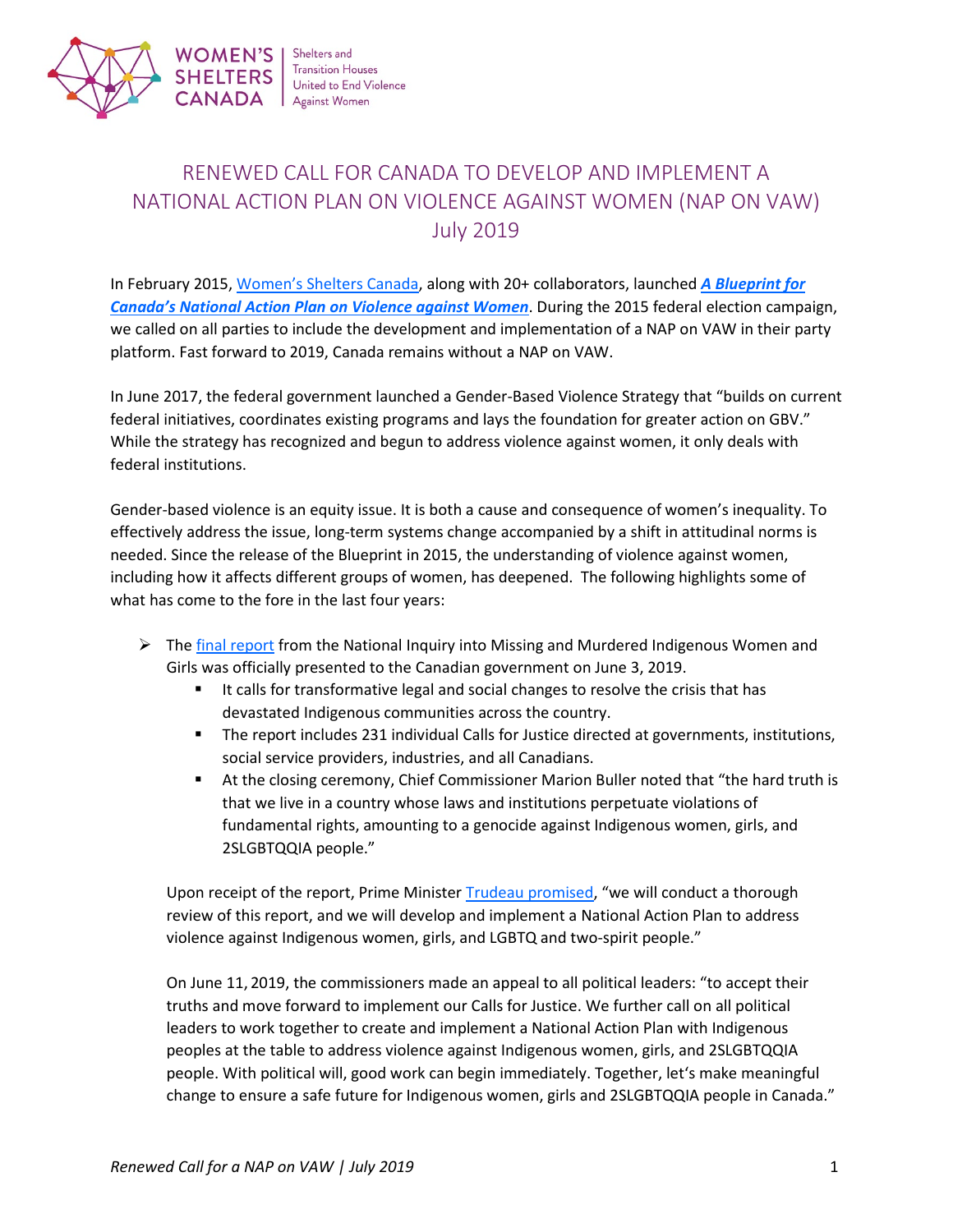- $\triangleright$  In June 2019, the United Nations' Special Rapporteur on Violence against Women, Dubravka Šimonovic, released her final report following her official visit to Canada in April 2018. In this report, she notes "Canada is a federal system with a division of responsibilities between the federal, provincial, and territorial (FPT) governments, including in the area of violence against women. While the federal government has jurisdiction over criminal law, the administration of justice is a provincial and territorial responsibility. However, federalism should not constitute a barrier to human rights implementation." Among the many recommendations made was that:
	- The Rapporteur highlights that there is an urgent need for a more comprehensive and holistic National Action Plan on violence against women, ensuring that women and girls in all areas of the country have access to comparable levels of services and human rights protection. She, therefore, recommends adopting, in cooperation with independent human rights institutions and CSOs, a National Action Plan on Violence Against Women and Domestic violence, based on human right standards on prevention, services and prosecution of violence against women accepted by Canada, such as the CEDAW Convention and its General Recommendation No. 35 on gender-based violence against women.
	- Adopt a National Action Plan on violence against Indigenous women or elaborate it as a separate part of the recommended National Action Plan on Violence against women and domestic violence. This NAP should provide the same level of protection across the country based on the implementation of international human rights standards as well as the CEDAW Inquiry report recommendations (CEDAW/C/OP.8/CAN/1).
- $\triangleright$  On May 1, 2019, the Standing Committee on the Status of Women tabled [its report](https://www.ourcommons.ca/Content/Committee/421/FEWO/Reports/RP10429173/feworp15/feworp15-e.pdf) on the systems of shelters and transition houses serving women and children affected by violence. One of the recommendations in the report was that: "the Government of Canada, in collaboration with provinces and territories, continue its efforts to create a national action plan on genderbased violence and consider including access to shelters and transitional houses and to safe and affordable housing in this action plan."
- The *Canadian Femicide Observatory for Justice and Accountability* (CFOJA) was established in 2017 and released it[s first report](https://femicideincanada.ca/callitfemicide.pdf) on January  $30<sup>th</sup>$ , 2019. From this report, we know that:
	- In 2018, 148 women and girls were killed by violence in Canada. On average, every 2.5 days one woman or girl is killed in this country – a consistent trend for four decades. Where an accused has been identified, 91% are male, consistent with national and international patterns.
	- Indigenous women and girls were overrepresented as victims, comprising about five percent of the population in Canada, but 36% of those women and girls who were killed by violence. Approximately 34% of women and girls were killed in rural areas, whereas only about 16% of the population in Canada lives in rural areas.
- The *Me Too* and *Times Up* movements have exposed the extent of sexual assault and harassment in society and given a collective voice to survivors. The impact of these movements has reverberated through multiple layers of society. It has also resulted in a significant increase in demand for services. While there have been increases in funding for sexual assault centres in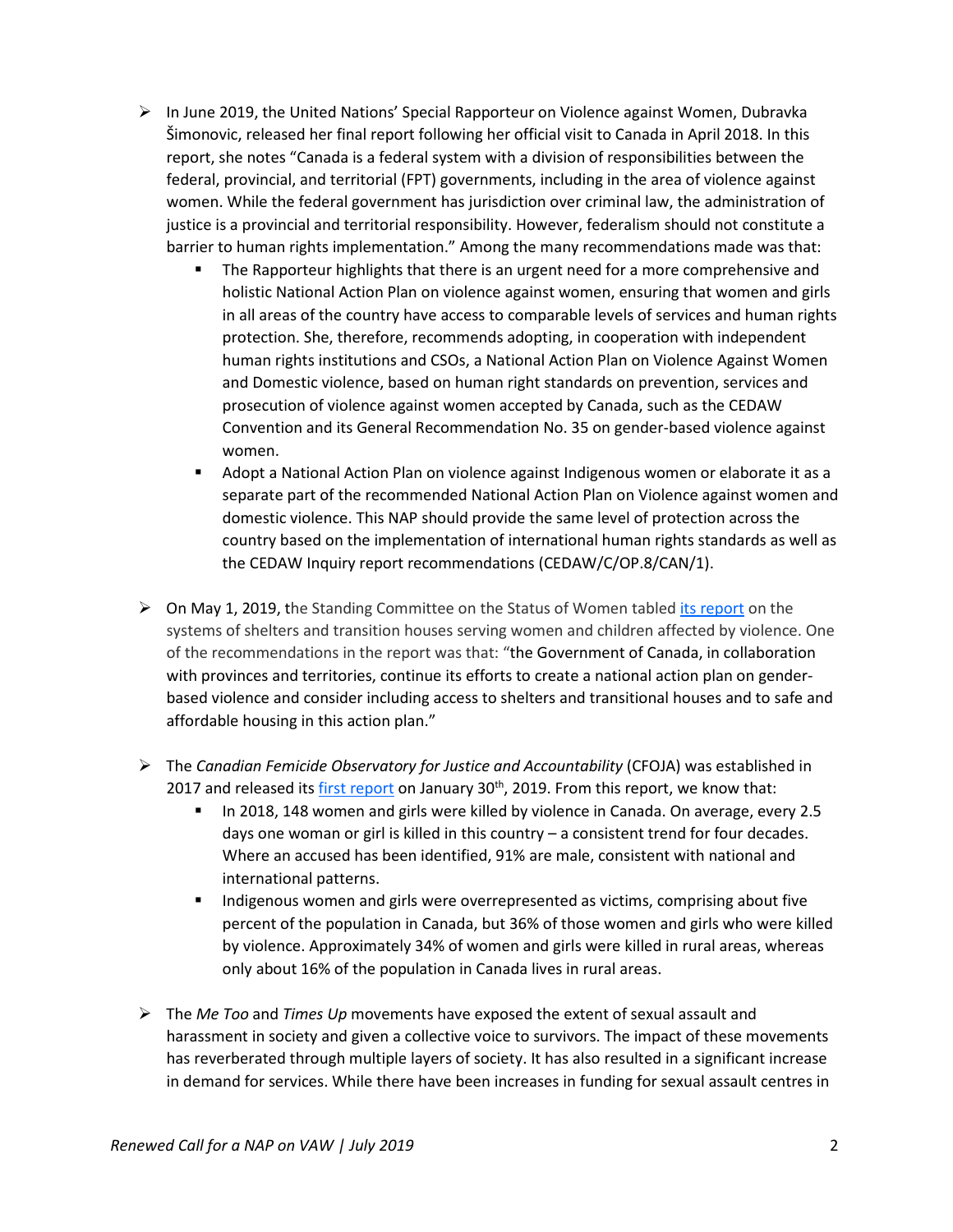some provinces, in others there have been reductions. Any increase has not been proportional to the increase in demand for services.

- A Statistics Canada study on Violent Victimization of [Women with Disabilities,](https://www150.statcan.gc.ca/n1/pub/85-002-x/2018001/article/54910-eng.pdf) released in March 2018, revealed that:
	- Women with a disability were nearly twice as likely as women without a disability to have been sexually assaulted in the past 12 months.
	- About one-quarter of women with a cognitive disability (24%) or a mental health-related disability (26%) were sexually abused by an adult before they were 15 years of age.
	- More than one in five (23%) women with a disability experienced emotional, financial, physical, or sexual violence or abuse committed by a current or former partner in the past five years, a similar proportion as men with a disability (22%). For both women and men, this was roughly two times higher when compared to those without a disability.
	- Among victims of spousal violence with a disability, women were more likely than men to have experienced the most serious forms of spousal violence (39% versus 16%), to be physically injured due to violence (46% versus 29%), to fear for their life (38% versus 14%), and to contact or use formal support services following the violence (71% versus 29%).
- In October of 2018, Bill C-65, an act to amend the Canada Labour Code, received royal assent. It amended the *Canada Labour Code* to strengthen the existing framework for the prevention of harassment and violence, including sexual harassment and sexual violence in the workplace.
- $\triangleright$  In 2016, Manitoba became the first province to ensure job-protected leave for domestic violence survivors, providing them with greater social support and increased job security. Alberta and Saskatchewan, as well as the federal government, now provide a set number of days of unpaid leave for DV survivors. Ontario, Manitoba, Quebec, Nova Scotia, New Brunswick, Newfoundland and Labrador, and PEI provide a set number of days for paid leave.
- $\triangleright$  A number of provinces and territories made changes to their legislation pertaining to the *Residential Tenancy Act*, allowing tenants experiencing domestic violence to end their tenancies early with a notice period of approximately one month if they provide their landlord with proper documentation (Alberta, British Columbia, and Ontario in 2016, Saskatchewan in 2017, and Newfoundland and Labrador in 2018). Manitoba, Nova Scotia, and the Northwest Territories had legislation prior to the 2015 federal election.

## RENEWED CALL

In the lead up to the federal election in October 2019, the organizations that collaboratively developed the Blueprint have been joined by additional partners (list below) in calling for all federal parties to incorporate a NAP on VAW into their platform and to refer to the Blueprint as a starting point.

## **A NAP on VAW in Canada will help ensure:**

- Consistency across and within jurisdictions in policies and legislation that address VAW
- A shared understanding of the root causes of VAW
- Consistent approaches to prevention of and responses to VAW